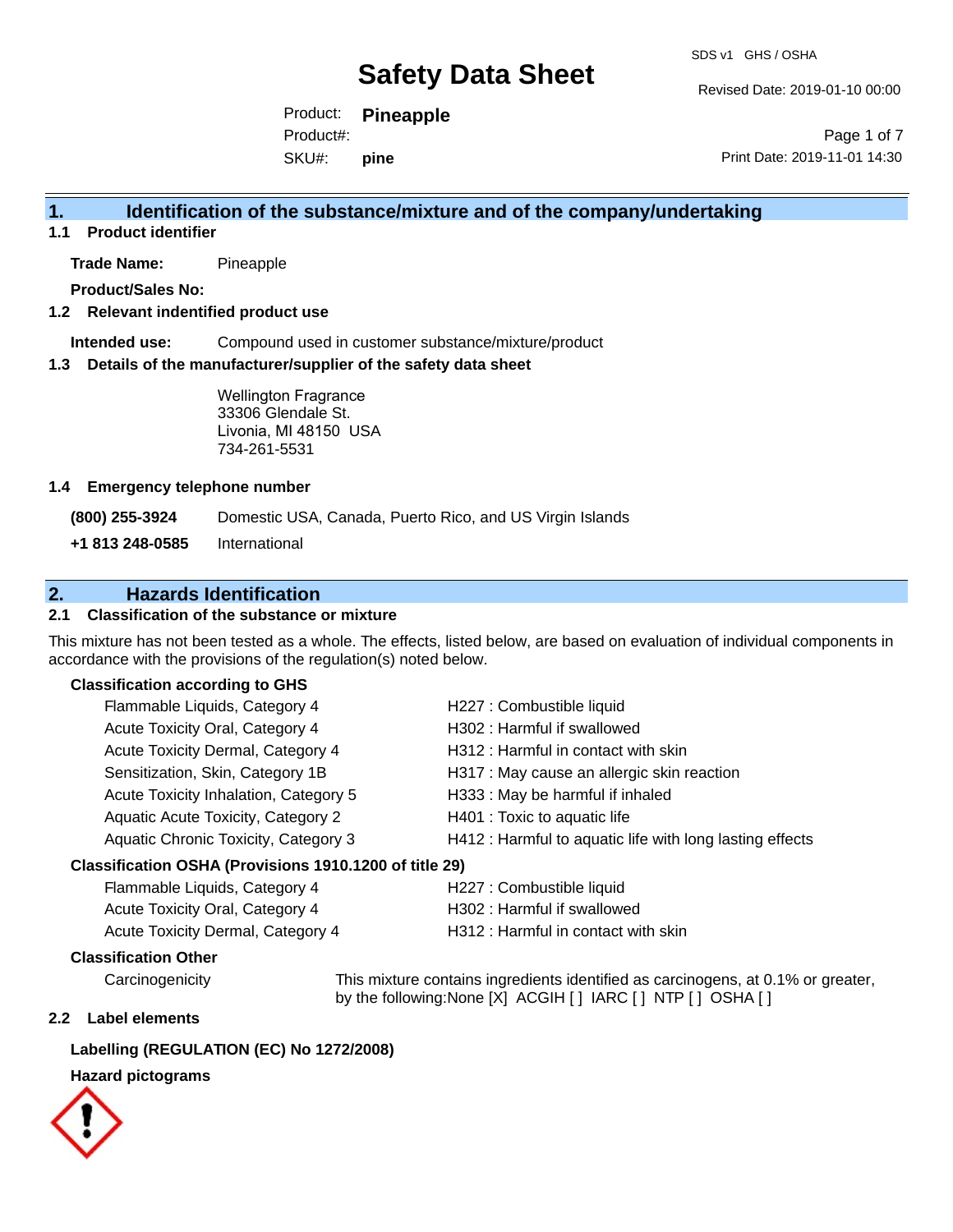Revised Date: 2019-01-10 00:00

Product: **Pineapple** SKU#: Product#: **pine**

Page 2 of 7 Print Date: 2019-11-01 14:30

| <b>Signal Word: Warning</b>     |                                                                                                                                       |
|---------------------------------|---------------------------------------------------------------------------------------------------------------------------------------|
| <b>Hazard statments</b>         |                                                                                                                                       |
| H <sub>227</sub>                | Combustible liquid                                                                                                                    |
| H302                            | Harmful if swallowed                                                                                                                  |
| H312                            | Harmful in contact with skin                                                                                                          |
| H317                            | May cause an allergic skin reaction                                                                                                   |
| H333                            | May be harmful if inhaled                                                                                                             |
| H401                            | Toxic to aquatic life                                                                                                                 |
| H412                            | Harmful to aquatic life with long lasting effects                                                                                     |
| <b>Precautionary Statements</b> |                                                                                                                                       |
| <b>Prevention:</b>              |                                                                                                                                       |
| P235                            | Keep cool                                                                                                                             |
| P <sub>264</sub>                | Wash hands thoroughly after handling                                                                                                  |
| P270                            | Do not eat, drink or smoke when using this product                                                                                    |
| P <sub>272</sub>                | Contaminated work clothing should not be allowed out of the workplace                                                                 |
| P273                            | Avoid release to the environment                                                                                                      |
| <b>Response:</b>                |                                                                                                                                       |
| $P301 + P312 + P330$            | IF SWALLOWED: Call a POISON CENTER or doctor/physician if you feel unwell Rinse<br>mouth                                              |
| $P302 + P352$                   | IF ON SKIN: Wash with soap and water                                                                                                  |
| $P304 + P312$                   | IF INHALED: Call a POISON CENTER or doctor/physician if you feel unwell                                                               |
| $P333 + P313$                   | If skin irritation or a rash occurs: Get medical advice/attention                                                                     |
| P363                            | Wash contaminated clothing before reuse                                                                                               |
| P370 + P378                     | In case of fire: Use Carbon dioxide (CO2), Dry chemical, or Foam for extinction. Do not use<br>a direct water jet on burning material |
| 2.3<br><b>Other Hazards</b>     |                                                                                                                                       |

### **no data available**

# **3. Composition/Information on Ingredients**

### **3.1 Mixtures**

This product is a complex mixture of ingredients, which contains among others the following substance(s), presenting a health or environmental hazard within the meaning of the UN Globally Harmonized System of Classification and Labeling of Chemicals (GHS):

| CAS#<br>Ingredient | EC#       | Conc.<br>Range                                 | <b>GHS Classification</b>          |
|--------------------|-----------|------------------------------------------------|------------------------------------|
| 8050-15-5          | 232-476-2 | 50 - 60 %                                      | H402; H412                         |
|                    |           | Methyl ester of rosin (partially hydrogenated) |                                    |
| 123-68-2           | 204-642-4 | $5 - 10 \%$                                    | H227; H301; H311; H331; H400; H412 |
| Allyl hexanoate    |           |                                                |                                    |
| 140-11-4           | 205-399-7 | $2 - 5 \%$                                     | H303; H401; H412                   |
| Benzyl acetate     |           |                                                |                                    |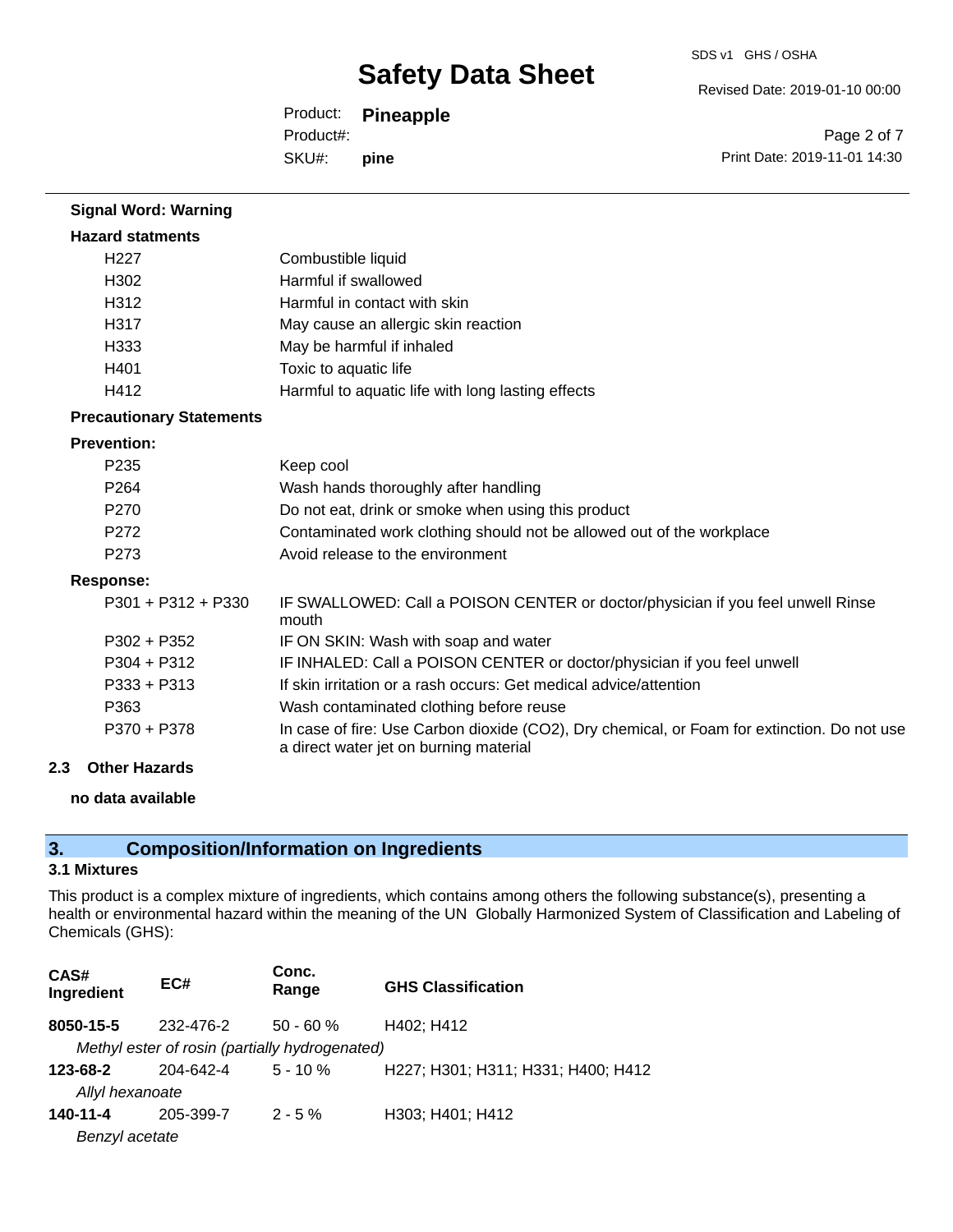SDS v1 GHS / OSHA

Revised Date: 2019-01-10 00:00

Product: **Pineapple** Product#:

SKU#: **pine**

Page 3 of 7 Print Date: 2019-11-01 14:30

| CAS#<br>Ingredient   | EC#                                                      | Conc.<br>Range | <b>GHS Classification</b>          |
|----------------------|----------------------------------------------------------|----------------|------------------------------------|
| 105-54-4             | 203-306-4                                                | $2 - 5%$       | H226; H401                         |
| Ethyl butyrate       |                                                          |                |                                    |
| 2705-87-5            | 220-292-5                                                | $1 - 2%$       | H302; H312; H317; H332; H400; H410 |
|                      | Allyl cyclohexylpropionate                               |                |                                    |
| $91 - 64 - 5$        | 202-086-7                                                | $1 - 2 \%$     | H302; H317; H402                   |
| Coumarin             |                                                          |                |                                    |
| $121 - 33 - 5$       | 204-465-2                                                | $1 - 2 \%$     | H303; H319                         |
| vanillin             |                                                          |                |                                    |
| 7493-74-5            | 231-335-2                                                | $1 - 2%$       | H302; H312; H315; H317; H319       |
| Allyl phenoxyacetate |                                                          |                |                                    |
| 141-78-6             | 205-500-4                                                | $1 - 2 \%$     | H225; H319; H336                   |
| Ethyl acetate        |                                                          |                |                                    |
|                      | See Section 16 for full text of GHS classification codes |                |                                    |

See Section 16 for full text of GHS classification codes which where not shown in section 2

Total Hydrocarbon Content (%  $w/w$ ) = 0.24

| <b>First Aid Measures</b><br>4.                                                   |                                                                                                               |
|-----------------------------------------------------------------------------------|---------------------------------------------------------------------------------------------------------------|
| <b>Description of first aid measures</b><br>4.1                                   |                                                                                                               |
| Inhalation:                                                                       | Remove from exposure site to fresh air and keep at rest.<br>Obtain medical advice.                            |
| Eye Exposure:                                                                     | Flush immediately with water for at least 15 minutes.<br>Contact physician if symptoms persist.               |
| <b>Skin Exposure:</b>                                                             | Remove contaminated clothes. Wash thoroughly with water (and soap).<br>Contact physician if symptoms persist. |
| Ingestion:                                                                        | Rinse mouth with water and obtain medical advice.                                                             |
| Most important symptoms and effects, both acute and delayed<br>4.2                |                                                                                                               |
| <b>Symptoms:</b>                                                                  | no data available                                                                                             |
| Risks:                                                                            | Refer to Section 2.2 "Hazard Statements"                                                                      |
| Indication of any immediate medical attention and special treatment needed<br>4.3 |                                                                                                               |
| Treatment:                                                                        | Refer to Section 2.2 "Response"                                                                               |
| 5.<br><b>Fire-Fighting measures</b>                                               |                                                                                                               |
| <b>Extinguishing media</b><br>5.1                                                 |                                                                                                               |
| Suitable:                                                                         | Carbon dioxide (CO2), Dry chemical, Foam                                                                      |
| <b>Unsuitable</b>                                                                 | Do not use a direct water jet on burning material                                                             |
| 5.2 Special hazards arising from the substance or mixture                         |                                                                                                               |
| <b>During fire fighting:</b>                                                      | Water may be ineffective                                                                                      |

**5.3 Advice for firefighters**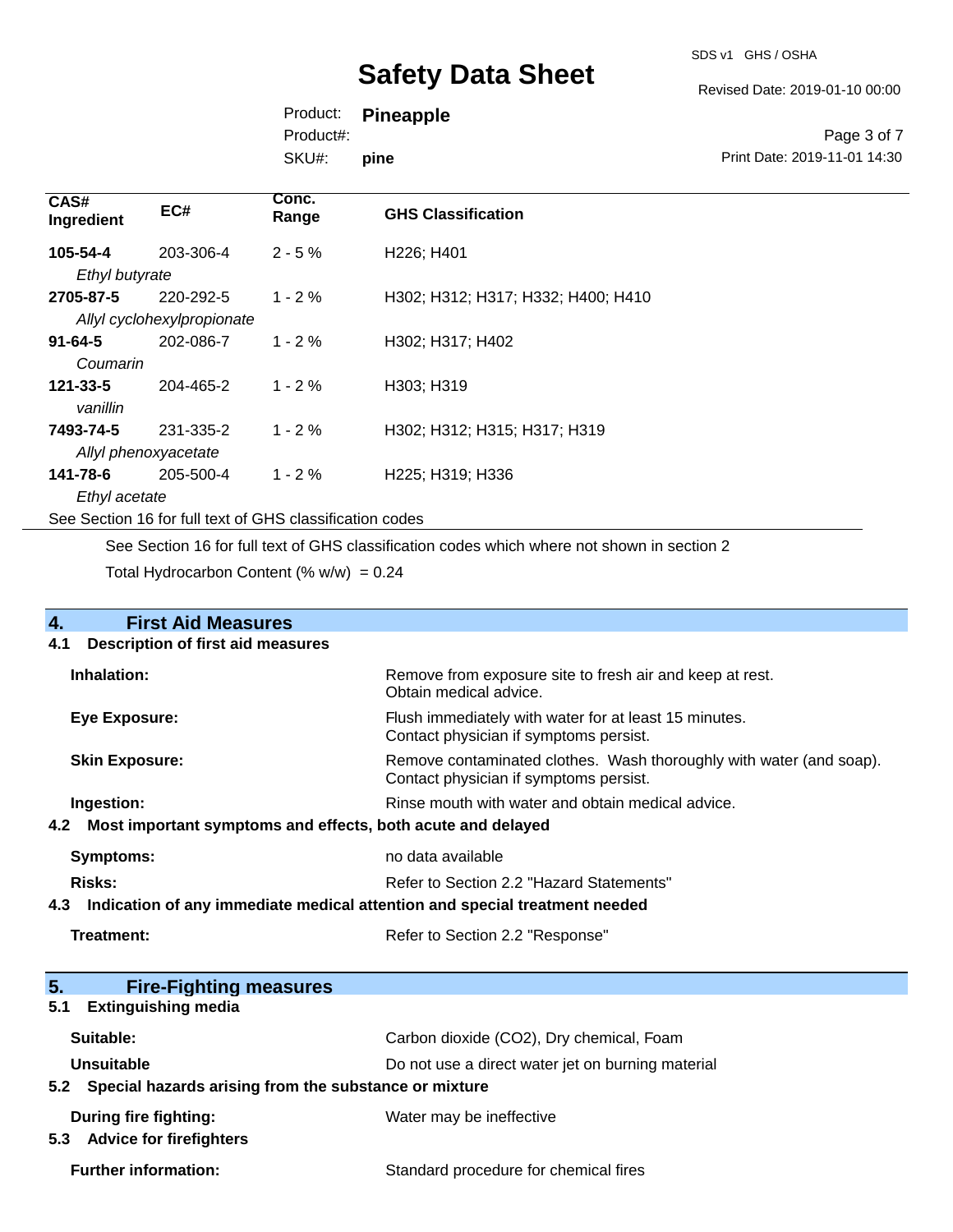Revised Date: 2019-01-10 00:00

Product: **Pineapple** SKU#: Product#: **pine**

Page 4 of 7 Print Date: 2019-11-01 14:30

### **6. Accidental Release Measures**

#### **6.1 Personal precautions, protective equipment and emergency procedures**

Avoid inhalation and contact with skin and eyes. A self-contained breathing apparatus is recommended in case of a major spill.

#### **6.2 Environmental precautions**

Keep away from drains, soil, and surface and groundwater.

#### **6.3 Methods and materials for containment and cleaning up**

Clean up spillage promptly. Remove ignition sources. Provide adequate ventilation. Avoid excessive inhalation of vapors. Gross spillages should be contained by use of sand or inert powder and disposed of according to the local regulations.

#### **6.4 Reference to other sections**

Not Applicable

### **7. Handling and Storage**

#### **7.1 Precautions for safe handling**

Apply according to good manufacturing and industrial hygiene practices with proper ventilation. Do not drink, eat or smoke while handling. Respect good personal hygiene.

#### **7.2 Conditions for safe storage, including any incompatibilities**

Store in a cool, dry and ventilated area away from heat sources and protected from light in tightly closed original container. Avoid uncoated metal container. Keep air contact to a minimum.

#### **7.3 Specific end uses**

No information available

#### **8. Exposure Controls/Personal Protection**

#### **8.1 Control parameters**

| <b>Exposure Limits:</b> |                |              |                                            |             |      |
|-------------------------|----------------|--------------|--------------------------------------------|-------------|------|
| <b>Component</b>        |                | <b>ACGIH</b> | ACGIH<br>TWA ppm STEL ppm TWA ppm STEL ppm | <b>OSHA</b> | OSHA |
| 140-11-4                | Benzyl acetate | 10           |                                            |             |      |
| 141-78-6                | Ethyl acetate  | 400          |                                            | 400         |      |

**Engineering Controls:** Use local exhaust as needed.

#### **8.2 Exposure controls - Personal protective equipment**

**Eye protection:** Tightly sealed goggles, face shield, or safety glasses with brow guards and side shields, etc. as may be appropriate for the exposure **Respiratory protection:** Avoid excessive inhalation of concentrated vapors. Apply local ventilation where appropriate. **Skin protection:** Avoid Skin contact. Use chemically resistant gloves as needed.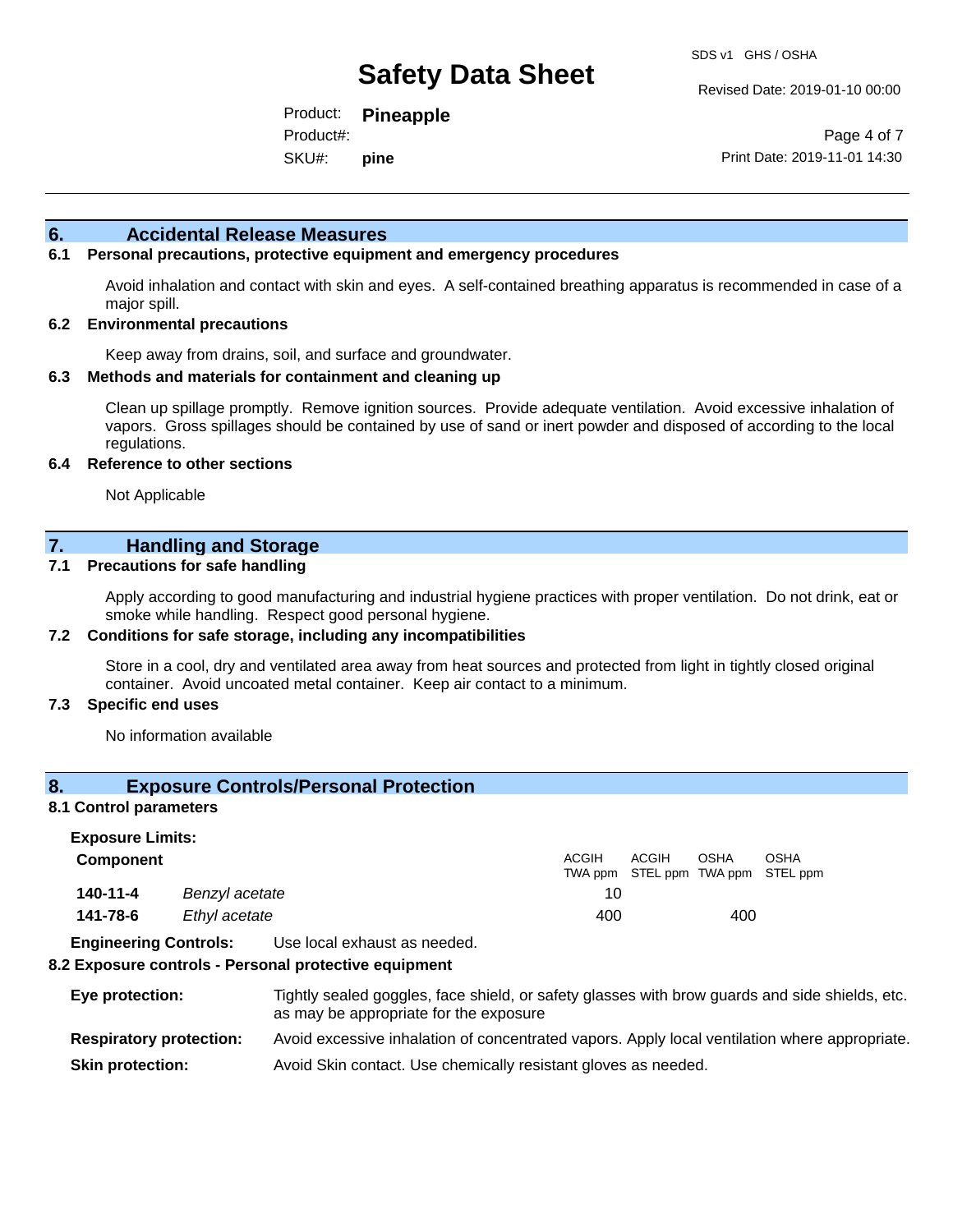Revised Date: 2019-01-10 00:00

Product: **Pineapple** SKU#: Product#: **pine**

Page 5 of 7 Print Date: 2019-11-01 14:30

# **9. Physical and Chemical Properties**

### **9.1 Information on basic physical and chemical properties**

| Appearance:                  | Liquid                       |
|------------------------------|------------------------------|
| Odor:                        | Conforms to Standard         |
| Color:                       | Pale Yellow to Yellow (G2-5) |
| <b>Viscosity:</b>            | Liquid                       |
| <b>Freezing Point:</b>       | Not determined               |
| <b>Boiling Point:</b>        | Not determined               |
| <b>Melting Point:</b>        | Not determined               |
| <b>Flashpoint (CCCFP):</b>   | 144 F (62.22 C)              |
| <b>Auto flammability:</b>    | Not determined               |
| <b>Explosive Properties:</b> | None Expected                |
| <b>Oxidizing properties:</b> | None Expected                |
| Vapor Pressure (mmHg@20 C):  | 1.7799                       |
| %VOC:                        | 1.78                         |
| Specific Gravity @ 25 C:     | 0.9845                       |
| Density $@25C$ :             | 0.9815                       |
| Refractive Index @ 20 C:     | 1.4830                       |
| Soluble in:                  | Oil                          |

# **10. Stability and Reactivity**

| 10.1 Reactivity                         | None                                               |
|-----------------------------------------|----------------------------------------------------|
| <b>10.2 Chemical stability</b>          | Stable                                             |
| 10.3 Possibility of hazardous reactions | None known                                         |
| 10.4 Conditions to avoid                | None known                                         |
| 10.5 Incompatible materials             | Strong oxidizing agents, strong acids, and alkalis |
| 10.6 Hazardous decomposition products   | None known                                         |

### **11. Toxicological Information 11.1 Toxicological Effects**

Acute Toxicity Estimates (ATEs) based on the individual Ingredient Toxicity Data utilizing the "Additivity Formula"

| Acute toxicity - Oral - (Rat) mg/kg          | (LD50: 1874.8590) Harmful if swallowed                   |
|----------------------------------------------|----------------------------------------------------------|
| Acute toxicity - Dermal - (Rabbit) mg/kg     | (LD50: 1956.8003) Harmful in contact with skin           |
| Acute toxicity - Inhalation - (Rat) mg/L/4hr | (LD50: 21.2125) May be harmful if inhaled                |
| <b>Skin corrosion / irritation</b>           | May be harmful if inhaled                                |
| Serious eye damage / irritation              | Not classified - the classification criteria are not met |
| <b>Respiratory sensitization</b>             | Not classified - the classification criteria are not met |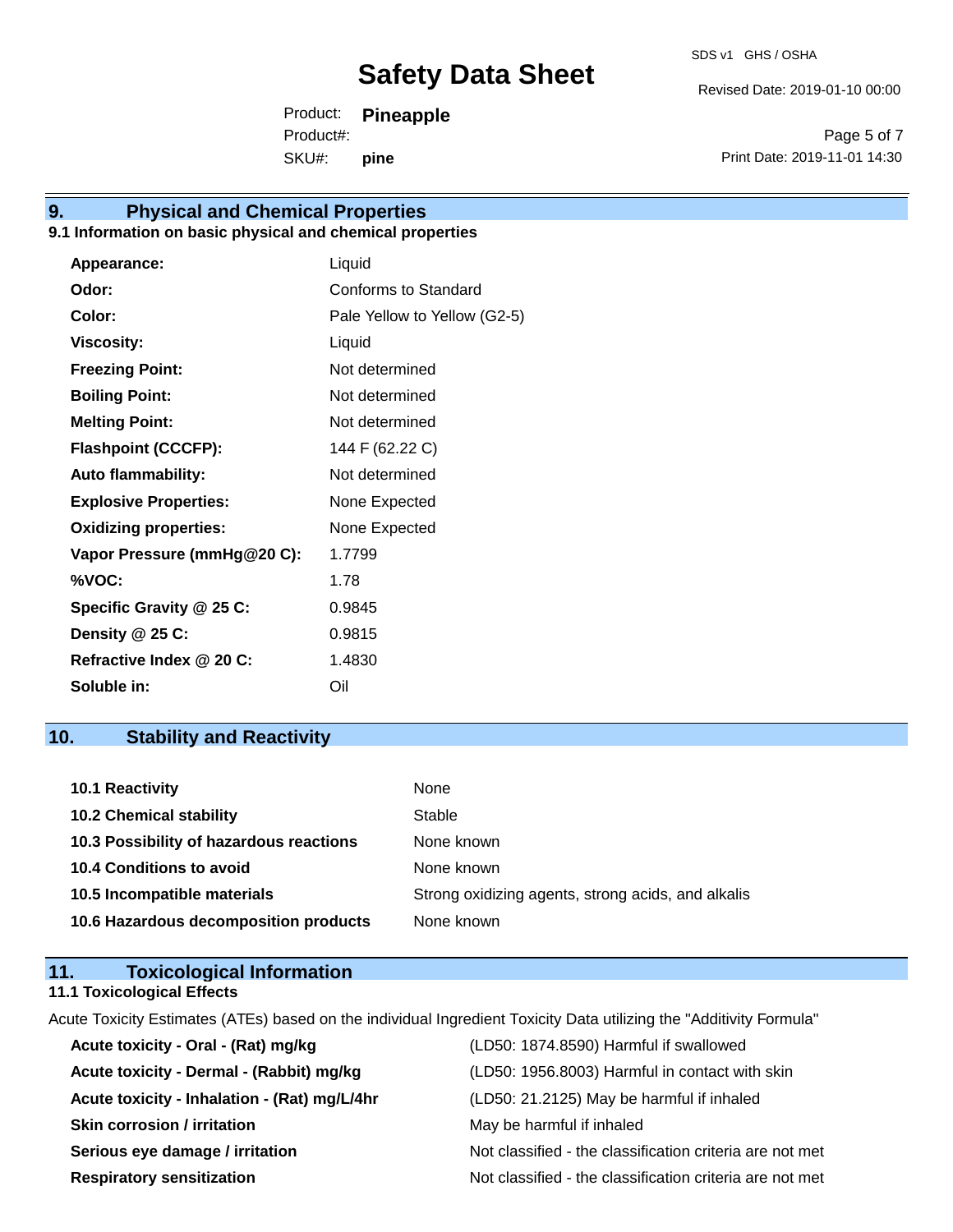SDS v1 GHS / OSHA

Revised Date: 2019-01-10 00:00

Product: **Pineapple** SKU#: Product#: **pine**

Page 6 of 7 Print Date: 2019-11-01 14:30

| <b>Skin sensitization</b>                          | May cause an allergic skin reaction                      |
|----------------------------------------------------|----------------------------------------------------------|
| <b>Germ cell mutagenicity</b>                      | Not classified - the classification criteria are not met |
| Carcinogenicity                                    | Not classified - the classification criteria are not met |
| <b>Reproductive toxicity</b>                       | Not classified - the classification criteria are not met |
| Specific target organ toxicity - single exposure   | Not classified - the classification criteria are not met |
| Specific target organ toxicity - repeated exposure | Not classified - the classification criteria are not met |
| <b>Aspiration hazard</b>                           | Not classified - the classification criteria are not met |

| 12.<br><b>Ecological Information</b> |                                                   |
|--------------------------------------|---------------------------------------------------|
| 12.1 Toxicity                        |                                                   |
| <b>Acute acquatic toxicity</b>       | Toxic to aquatic life                             |
| <b>Chronic acquatic toxicity</b>     | Harmful to aquatic life with long lasting effects |
| <b>Toxicity Data on soil</b>         | no data available                                 |
| <b>Toxicity on other organisms</b>   | no data available                                 |
|                                      |                                                   |
| 12.2 Persistence and degradability   | no data available                                 |
| 12.3 Bioaccumulative potential       | no data available                                 |
| 12.4 Mobility in soil                | no data available                                 |
| 12.5 Other adverse effects           | no data available                                 |
|                                      |                                                   |

# **13. Disposal Conditions**

#### **13.1 Waste treatment methods**

Do not allow product to reach sewage systems. Dispose of in accordance with all local and national regulations. Send to a licensed waste management company.The product should not be allowed to enter drains, water courses or the soil. Do not contaminate ponds, waterways or ditches with chemical or used container.

# **14. Transport Information**

| No<br><b>Marine Pollutant</b>            |                                                      |        |
|------------------------------------------|------------------------------------------------------|--------|
| <b>Regulator</b>                         | <b>Sub Risk</b><br><b>Pack Group</b><br><b>Class</b> | UN-nr. |
| U.S. DOT (Non-Bulk)                      | Not Regulated - Not Dangerous Goods                  |        |
| <b>Chemicals NOI</b>                     |                                                      |        |
| <b>ADR/RID (International Road/Rail)</b> | Not Regulated - Not Dangerous Goods                  |        |
| <b>Chemicals NOI</b>                     |                                                      |        |
| <b>IATA (Air Cargo)</b>                  | Not Regulated - Not Dangerous Goods                  |        |
| Chemicals NOI                            |                                                      |        |
| <b>IMDG (Sea)</b>                        | Not Regulated - Not Dangerous Goods                  |        |
| <b>Chemicals NOI</b>                     |                                                      |        |